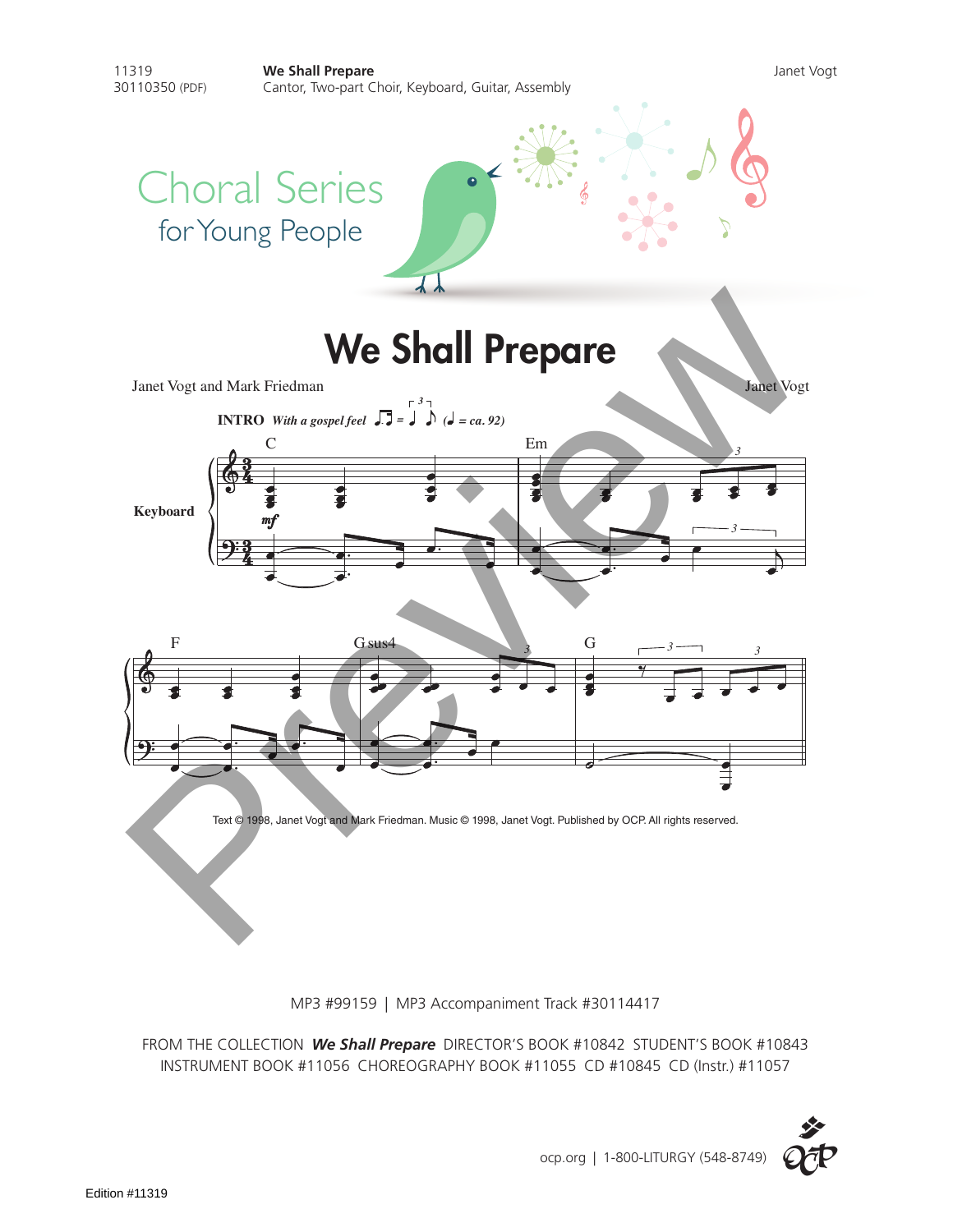

*3*

the way of

4\$

the

 $\overrightarrow{3}$ 

Edition 11319 We Shall Prepare Printed in USA

We shall pre

pare

 $\bar{\phantom{a}}$ 

*3 3* **to Verses**

নে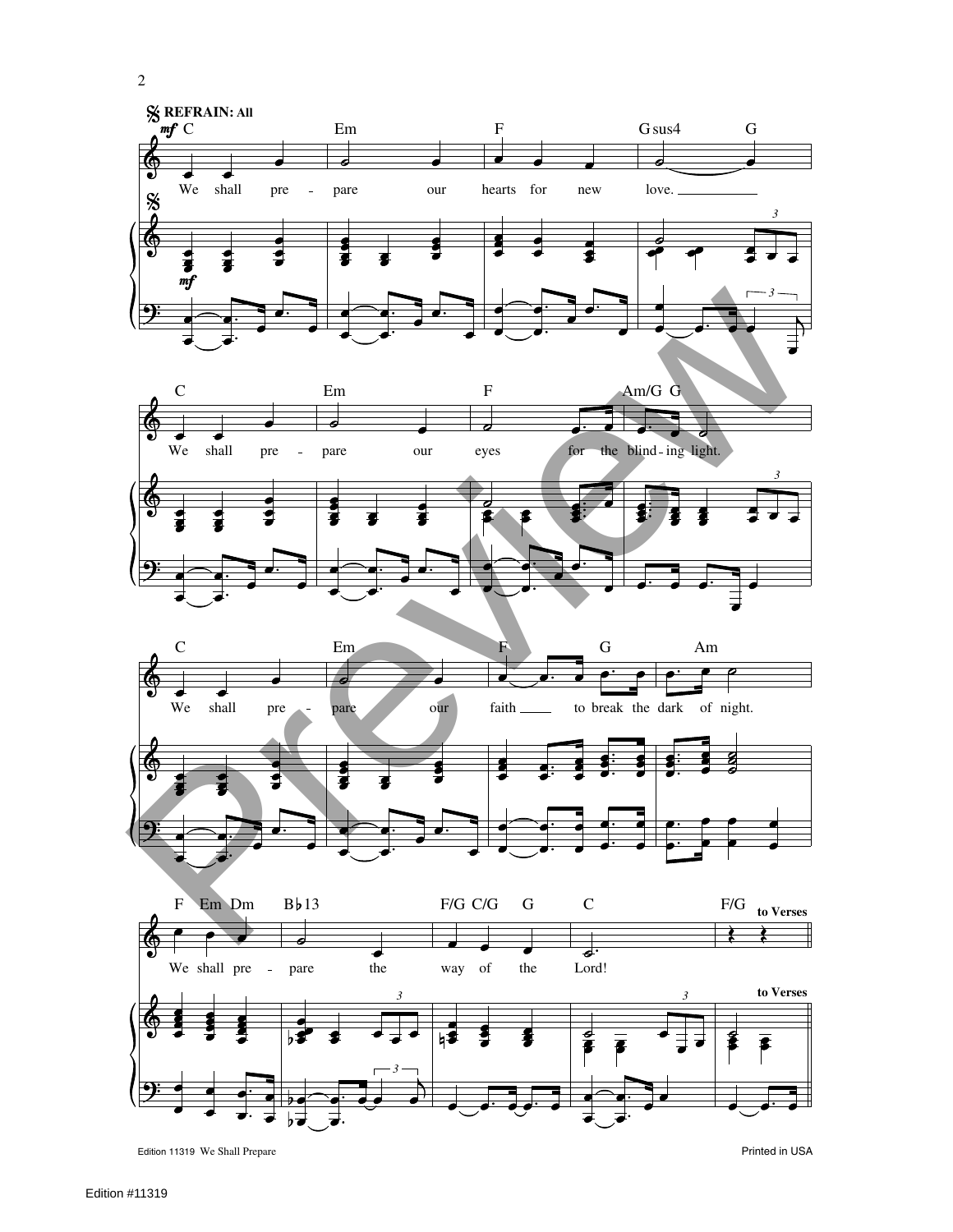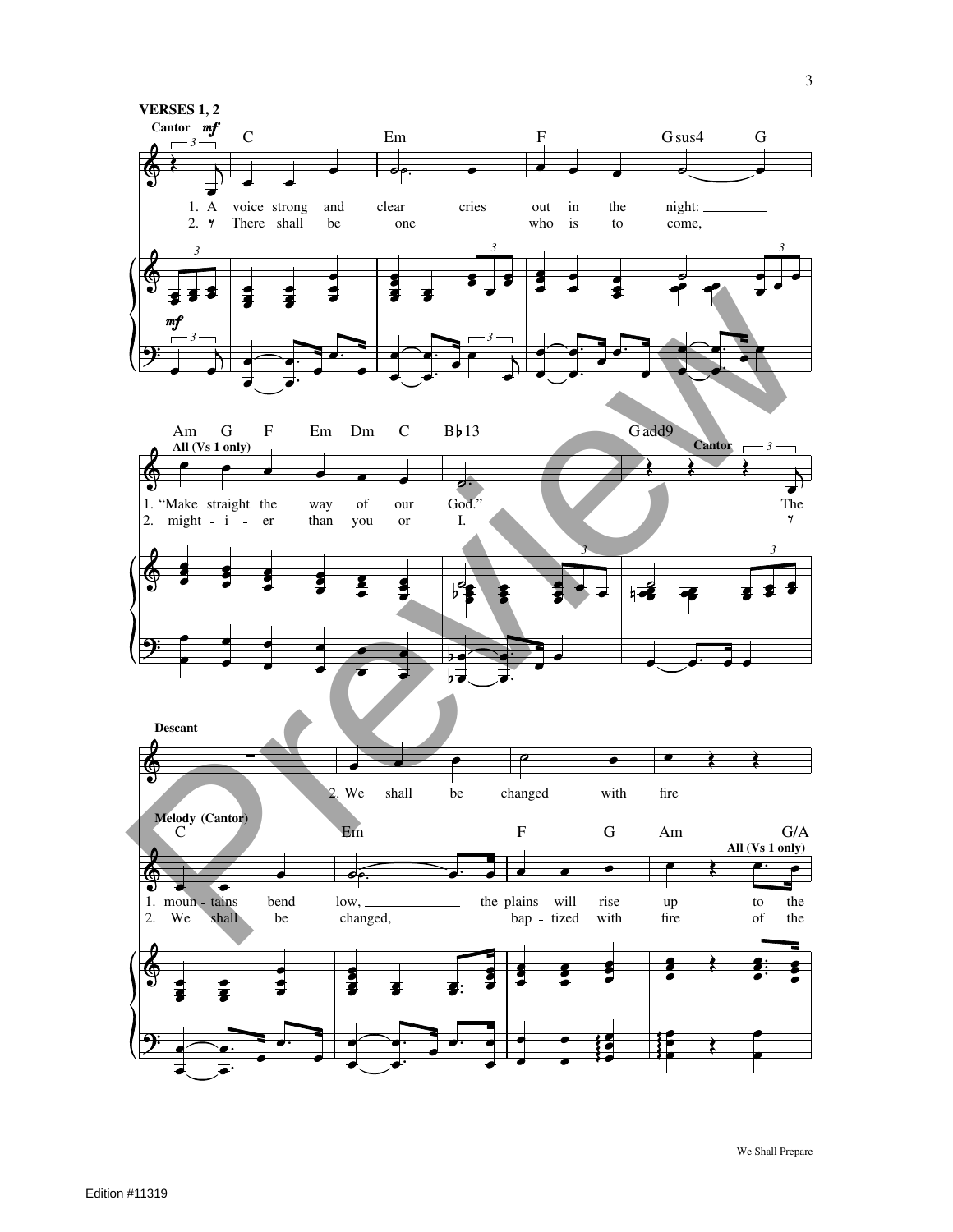

**\*Suggested improvisation only. Cantor may sing melody as in previous verses.**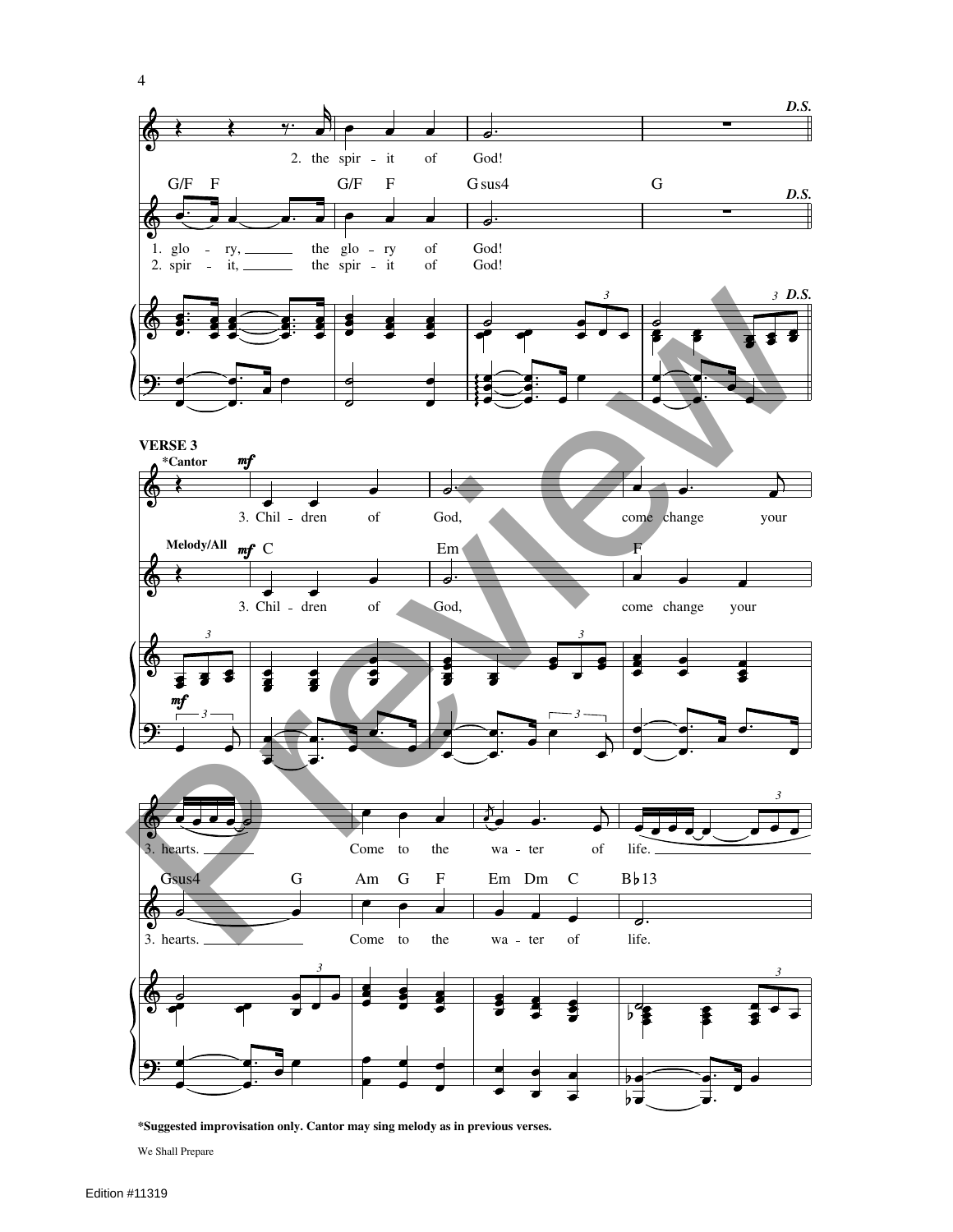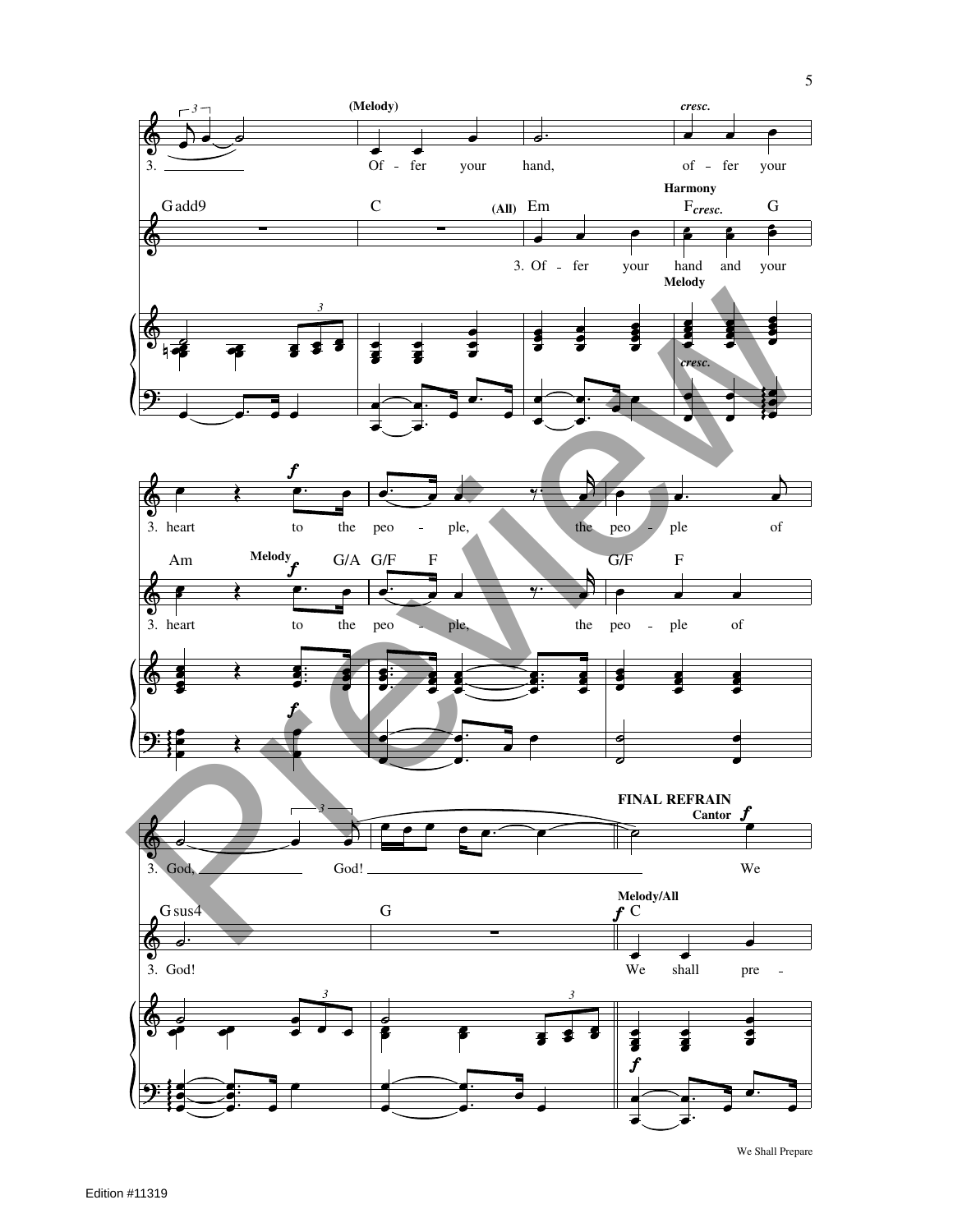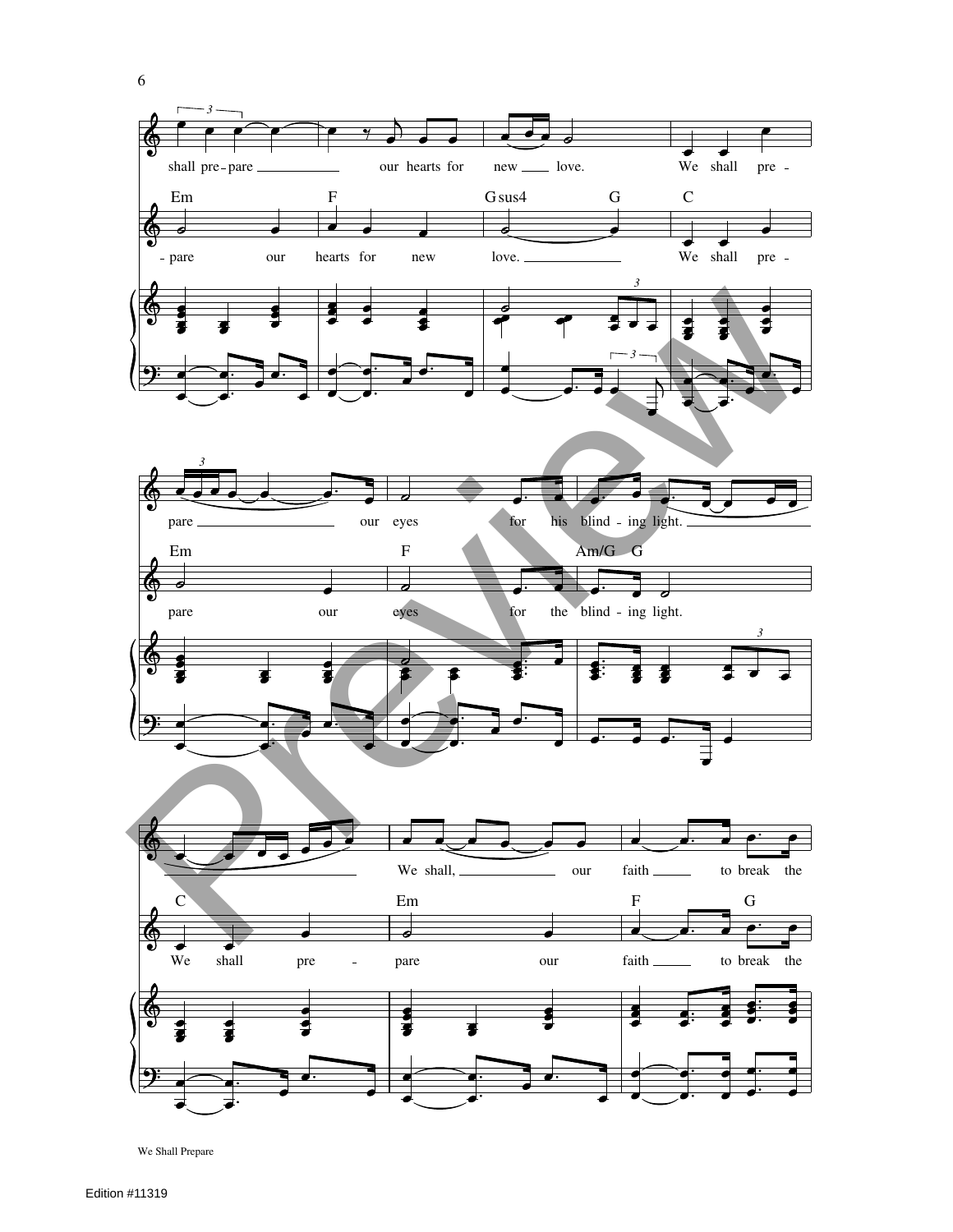